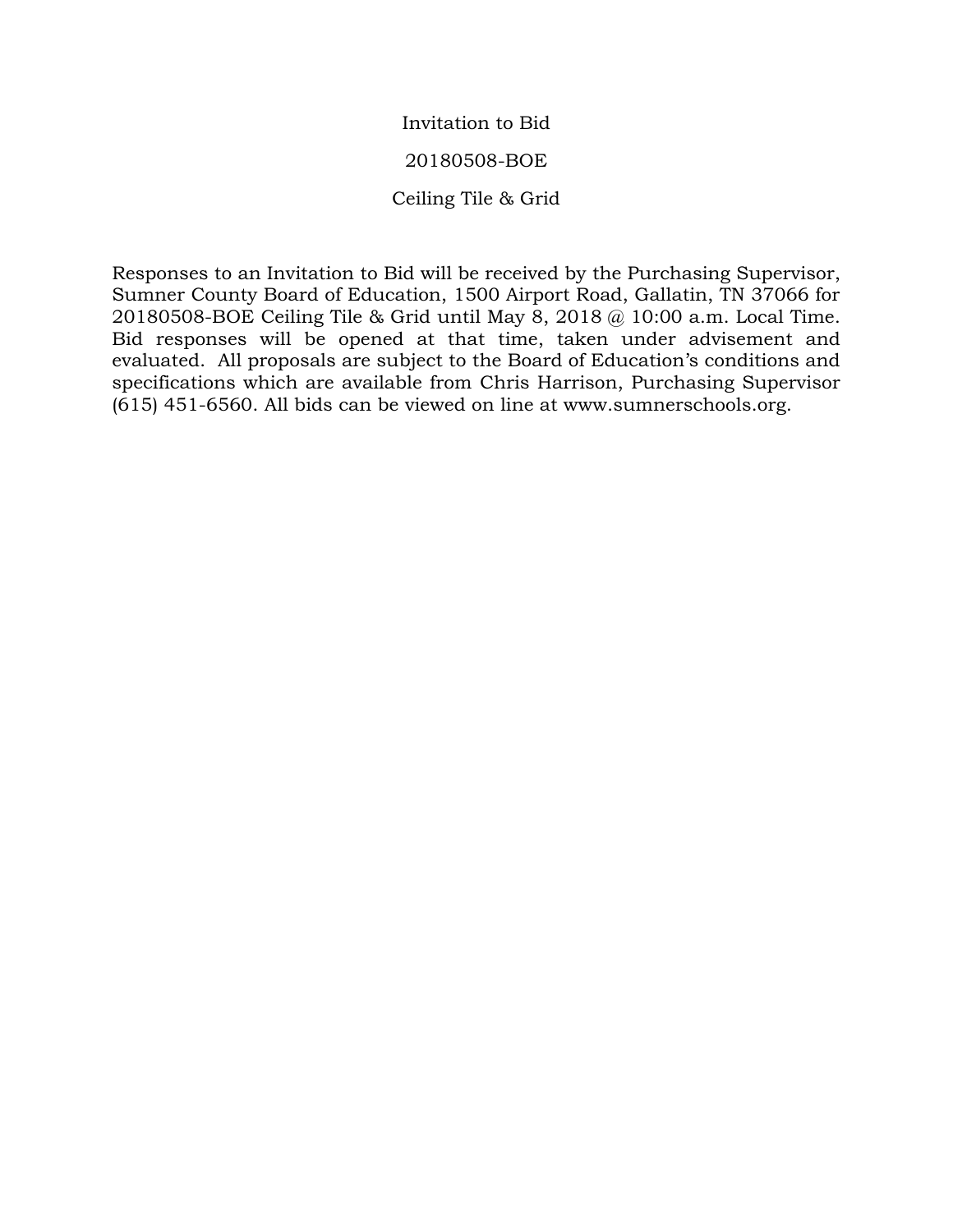# **INVITATION TO BID (ITB)**

### **NUMBER: 20180508-BOE**

## **SUMNER COUNTY BOARD OF EDUCATION**

*This solicitation document serves as the written determination of the SCS Purchasing Supervisor that the use of Competitive Sealed Proposal for this solicitation is in the best interest of SCS.*

## **RFP Title: Ceiling Tile & Grid**



## **Purchasing Staff Contact:**

Chris Harrison Janice Wright 615-451-6560 615-451-6569 chris.harrison@sumnerschools.org janice.wright@sumnerschools.org

Purchasing Supervisor **Purchasing Coordinator** 

Release Date: April 23, 2018 Proposal Due Date: May 8, 2018 @ 10:00 a.m.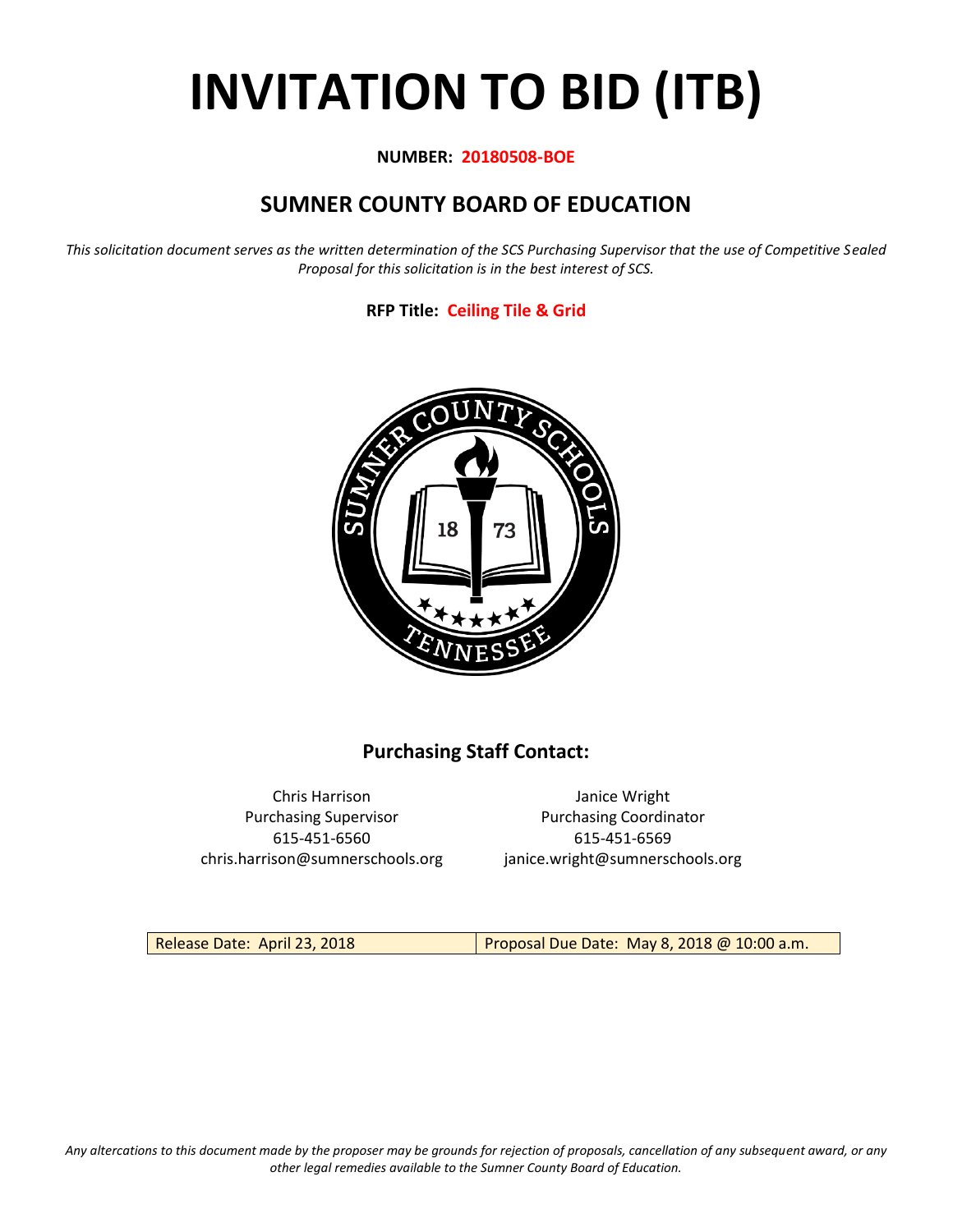# **NOTICE TO PROPOSERS**

There may be one or more amendments to this ITB. In order to receive communication for any such amendments issued specifically to this ITB, the proposer must provide the information requested below to the Sumner County Board of Education (SCS) Purchasing Department. The information may be sent by email to: Chris Harrison, Purchasing Supervisor, chris.harrison@sumnerschools.org. SCS will send amendments only to those proposers which complete and return this information in a timely manner.

| <b>ITB Number:</b>      | 20180508-BOE Ceiling Tile & Grid                            |
|-------------------------|-------------------------------------------------------------|
| Company Name:           |                                                             |
| <b>Mailing Address:</b> |                                                             |
|                         |                                                             |
|                         |                                                             |
| Phone Number:           |                                                             |
| <b>Contact Person:</b>  | <u> 1989 - Johann Stoff, amerikansk politiker (d. 1989)</u> |
| Email Address:          |                                                             |
|                         |                                                             |
|                         |                                                             |
| <b>Printed Name:</b>    |                                                             |
| Date:                   |                                                             |

Emailed amendments will be sent in a Microsoft Word (Office for Windows) or Portable Document Format (pdf) format. Any alterations to the document made by the proposer may be grounds for rejection of proposal, cancellation of any subsequent award or any other legal remedies available to SCS.

Amendments will also be posted on the SCS website **https://sumnerschools.org/index.php/current-bids-and-rfps** and attached to the solicitation listing as a PDF or WORD file. Check the particular solicitation on the Current Bids and RFPs webpage for any posted amendments.

By completing and returning this form, the Proposer has expressed its intent to provide a proposal for **20180508-BOE Ceiling Tile & Grid.**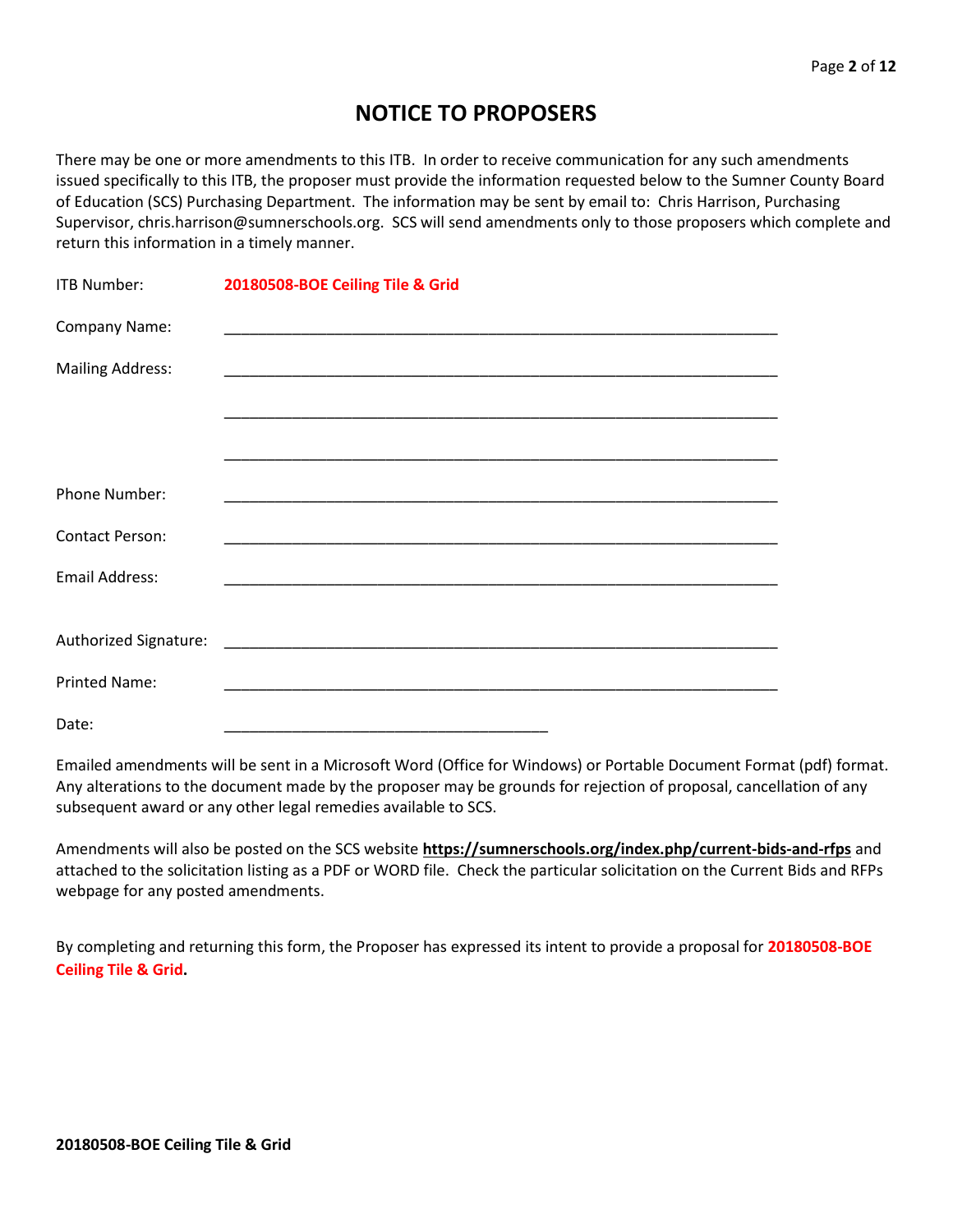## **TABLE OF CONTENTS**

- 1. Specification
- 2. Source Selection and Contract Award
- 3. Schedule of Events
- 4. Delivery of Proposals
- 5. Protests
- 6. New Vendors
- 7. Attachments
	- A. Bid Form/Certification
	- B. IRS Form W9
	- C. Attestation Re Personnel
	- D. Standard Terms and Conditions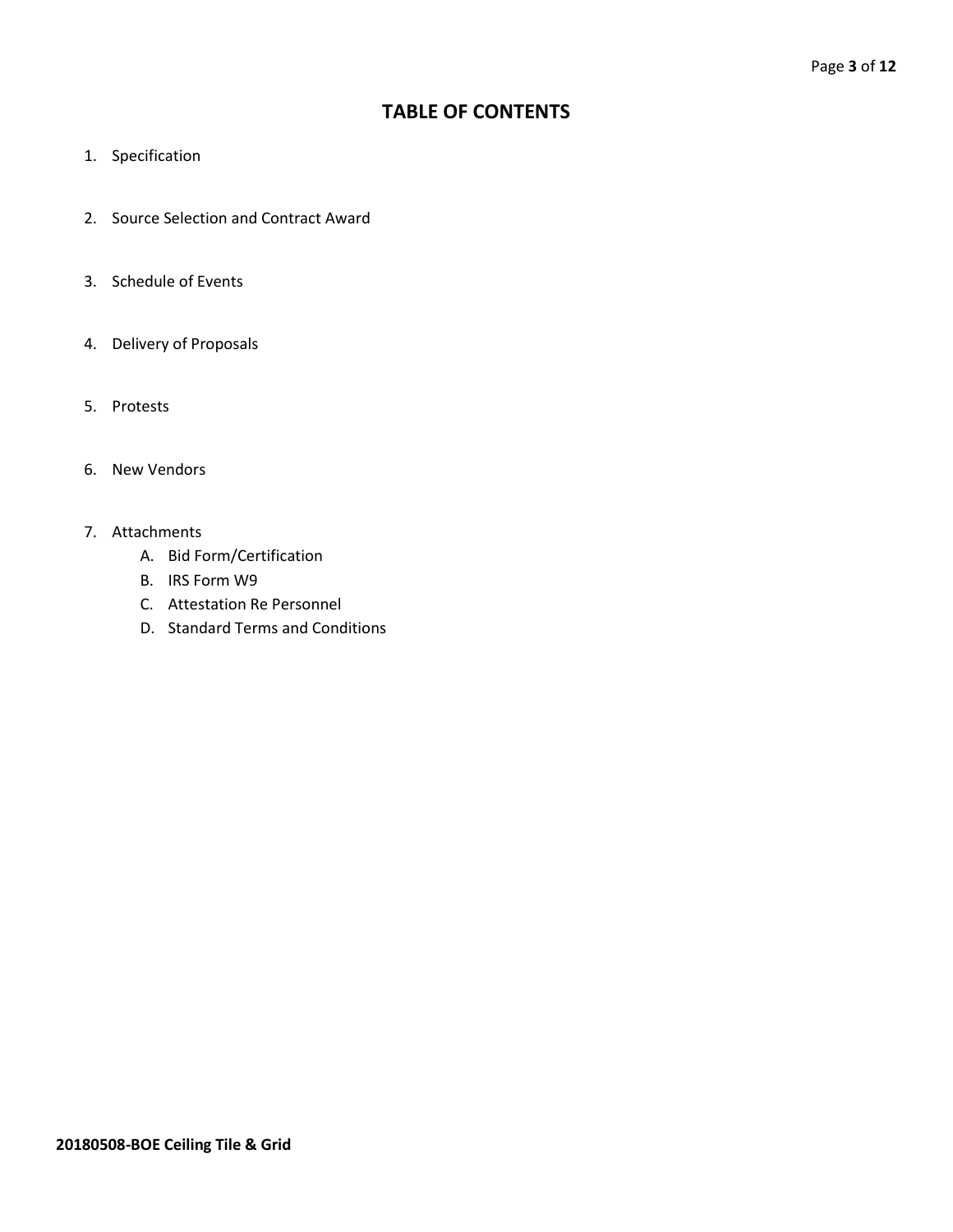1. Specification

The Sumner County Board of Education (SCS) is soliciting responses to secure unit pricing for ceiling tile and grid. The solicitation is for materials only (NO LABOR). The Proposer must include the cost for shipping to the SCS Support Services Facility in the price of the material. Pricing must be firm and valid for the entire contract term.

| Delivery Address: | Sumner County Board of Education |
|-------------------|----------------------------------|
|                   | <b>Support Services Facility</b> |
|                   | 1500 Airport Road                |
|                   | Gallatin, TN 37066               |
|                   |                                  |

Contract Term: July 1, 2018 – June 30, 2019

SCS reserves the right to extend this contract for an additional two, one-year terms. SCS shall accept a request for price increase sixty (60) days prior to expiration of the current term. Extensions are subject to approval by both parties.

The Bid Form indicates the Brand and Item No. for the items to price.

- 2. Source Selection and Contract Award
	- Award, if made, will be made to the proposer submitting the lowest cost proposal and whom is also determined to be Responsive.
		- o General Criteria to be determined "Responsive"
			- Does the proposal include all required information?
			- Does the proposal include completed attachment forms?
			- Was the proposal delivered on or before the stated deadline?
	- SCS reserves the right to reject any proposal that takes exception to the specifications unless prior approval is requested and granted by SCS.
	- Upon mutual agreement by both parties, SCS shall grant the right to extend the terms, conditions and prices of contract(s) awarded from this ITB to other Institutions (such as State, Local and/or Public Agencies) who express an interest in participating in any contract that results from this ITB. Each of the "piggyback" Institutions will issue their own purchasing documents for purchase of the goods/services. Proposer agrees that SCS shall bear no responsibility or liability for any agreements between Proposer and the other Institution(s) who desire to exercise this option.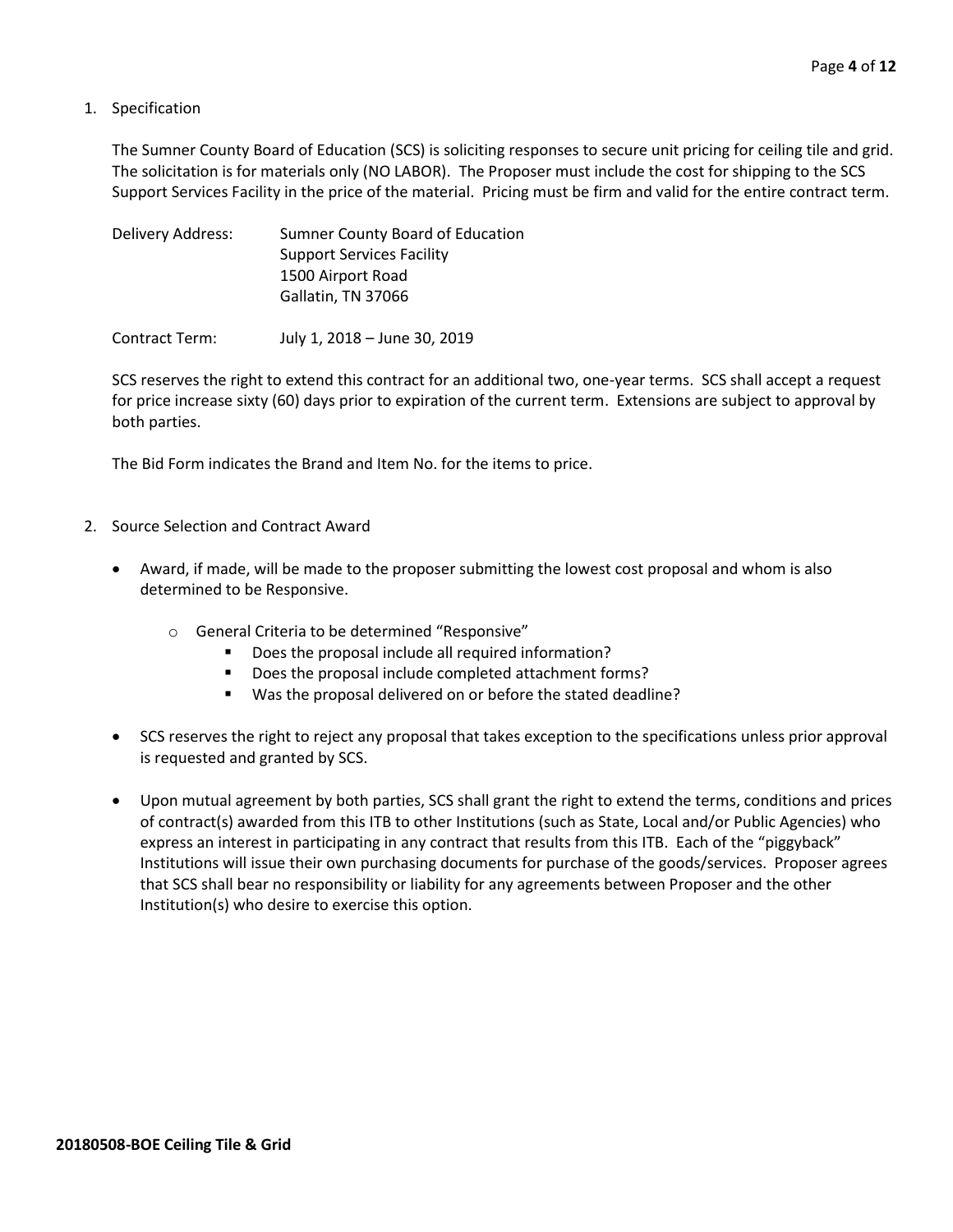3. Schedule of Events

| <b>RFP Issued</b>              | April 23, 2018           |
|--------------------------------|--------------------------|
| <b>Questions DEADLINE</b>      | May 2, 2018              |
| <b>RFP Submission DEADLINE</b> | May 8, 2018 @ 10:00 a.m. |

#### 4. Delivery of Proposals

Sealed proposals will be accepted until **May 8, 2018 @ 10:00 a.m. Local Time**. Proposals received after that time will be deemed invalid. Vendors mailing proposal packages must allow sufficient time to ensure receipt of their package by the time specified. There will be no exceptions. Proposals will be opened and read aloud. The reading of the bids will begin at **10:00 a.m. Local Time**.

Due to the nature of deliveries to the SCS Support Services Facility by carriers such as UPS, FedEx and such like; the proposal package will be accepted if the date and time on the delivery confirmation are indicated to be on or before the Proposal Deadline.

| Delivery Address: | Sumner County Board of Education |
|-------------------|----------------------------------|
|                   | Attn: Purchasing Supervisor      |
|                   | 1500 Airport Road                |
|                   | Gallatin, TN 37066               |
|                   |                                  |

The package containing the proposal must be sealed and clearly marked on the outside of the package: **"20180508-BOE Ceiling Tile & Grid" DO NOT OPEN**

#### 5. Protests

In the event that any interested party finds any part of the listed specifications, terms or conditions to be discrepant, incomplete or otherwise questionable in any respect; it shall be the responsibility of the concerned party to notify the SCS Purchasing Office of such matters immediately upon receipt of the ITB. All notifications must be sent to the Purchasing Supervisor via email at [purchasing@sumnerschools.org.](mailto:purchasing@sumnerschools.org)

Any actual or prospective Proposer who is aggrieved in connection with the ITB or award of a contract may protest to the Purchasing Supervisor and/or the Sumner County Board of Education at its regularly scheduled meeting.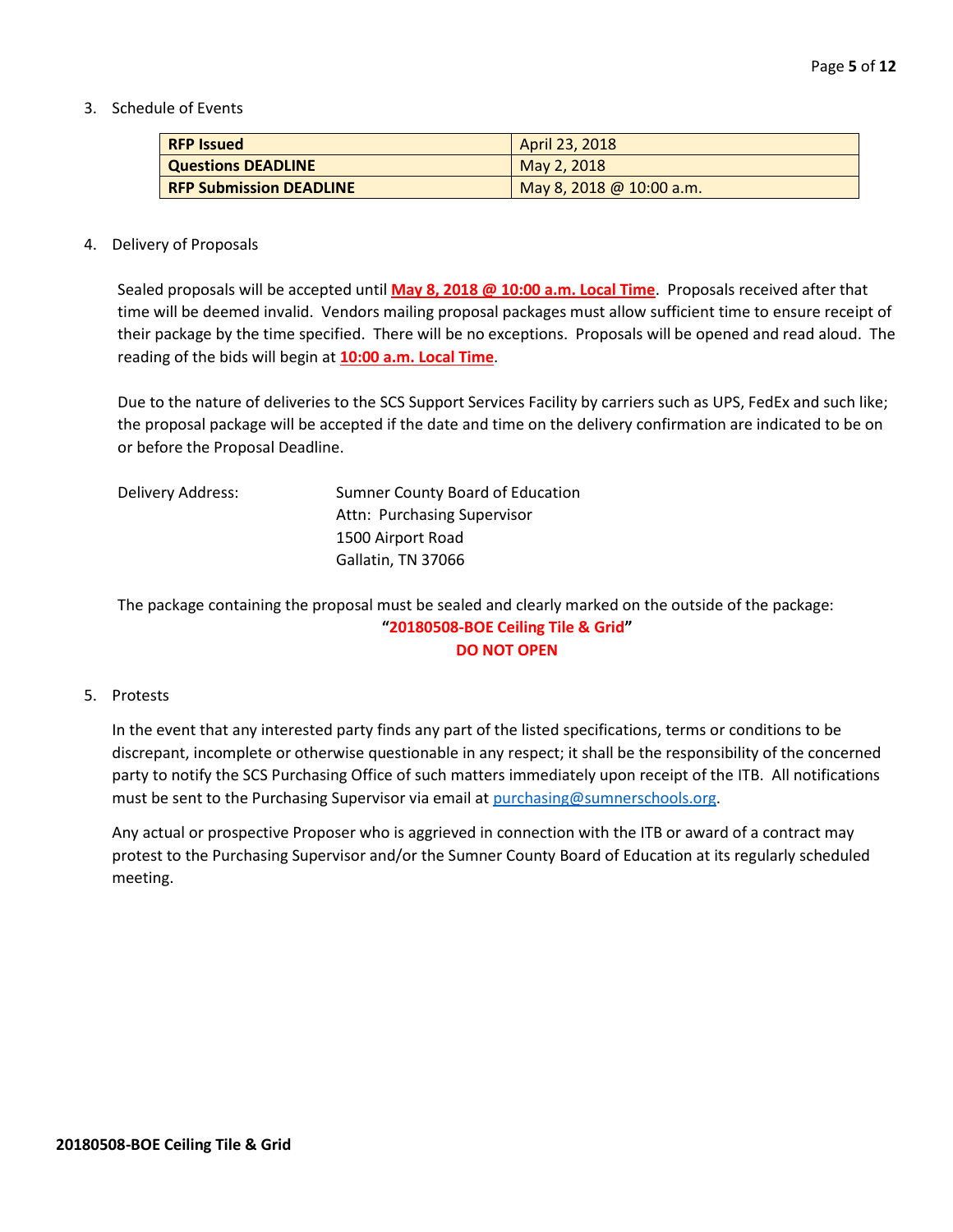- 6. New Vendors
	- To comply with Internal Revenue Service requirements, all vendors who perform any type of service are required to have a current IRS Form W-9 on file with the SCS Finance Department. It is a mandatory requirement to complete the IRS Form W-9 (Attachment 1) included in this RFP.
	- To comply with the Tennessee Lawful Employment Act (50-1-702 and 50-1-703), non-employees (individuals paid directly by the employer in exchange for the individual's labor or services) must have on file one (1) of the following documents:
		- o A valid Tennessee driver's license or photo identification;
		- $\circ$  A valid driver's license or photo identification from another state where the license requirements are at least as strict as those in Tennessee;
		- o A birth certificate issued by a U.S. state, jurisdiction or territory;
		- o A U.S. government issued certified birth certificate;
		- o A valid, unexpired U.S. passport;
		- o A U.S. certificate of birth abroad (DS-1350 or FS-545)
		- o A report of birth abroad of a U.S. citizen (FS-240);
		- o A certificate of citizenship (N560 or N561);
		- o A certificate of naturalization (N550, N570 or N578);
		- o A U.S citizen identification card (I-197 or I-179); or
		- $\circ$  Valid alien registration documentation or other proof of current immigration registration recognized by the United States Department of Homeland Security that contains the individual's complete legal name and current alien admission number or alien file number (or numbers if the individual has more than one number).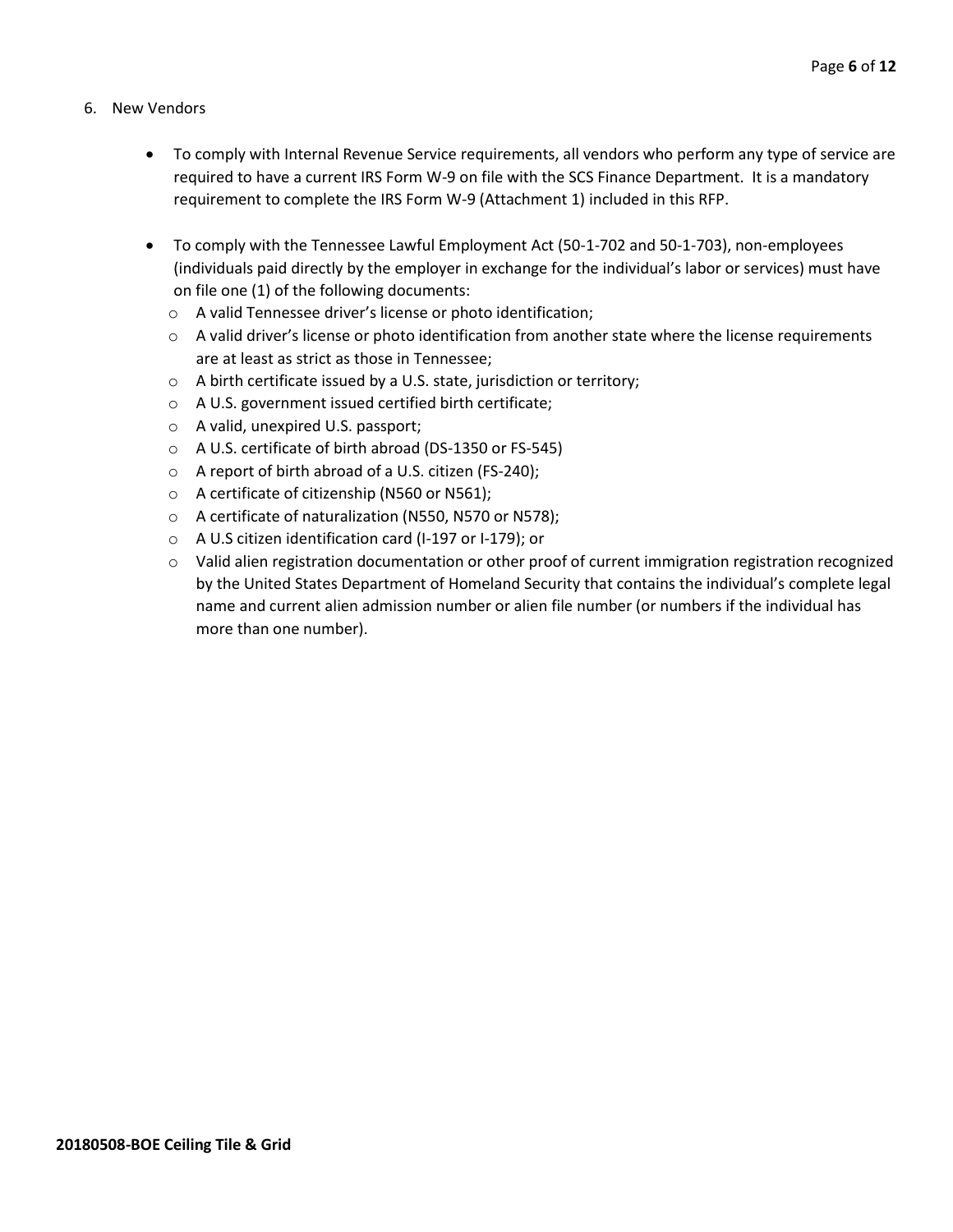#### **7.A Bid Form**



Attn: Purchasing Supervisor 1500 Airport Road Gallatin, TN 37066

Date

| <b>CEILING TILE</b>                        | Sq. Ft. / carton | Price / carton |
|--------------------------------------------|------------------|----------------|
| USG #2110 Radar - Square Edge              |                  |                |
| $2' \times 2' \times 5/8''$                |                  |                |
| USG #2115 Radar - Square Edge - Fire Rated |                  |                |
| $2' \times 2' \times 5/8''$                |                  |                |
| USG #2310 Radar - Square Edge              |                  |                |
| $2' \times 4' \times 5/8''$                |                  |                |
| USG #2315 Radar - Square Edge - Fire Rated |                  |                |
| $2' \times 4' \times 5/8''$                |                  |                |
| USG #7000G - Nubby Premier - Square Edge   |                  |                |
| $2' \times 2' \times 5/8''$                |                  |                |
|                                            |                  |                |
| <b>CEILING GRID</b>                        | Pieces / carton  | Price / carton |
| <b>USG Donn DXL24-050N</b>                 |                  |                |
| 12' Main Tee                               |                  |                |
| USG Donn DXL216-050N                       |                  |                |
| 2' Cross Tee                               |                  |                |
| USG Donn DX422-050N                        |                  |                |
| 4' Cross Tee                               |                  |                |
| <b>USG M7-050</b>                          |                  |                |

**12 Gauge Hanger Wire**

Wall Molding

By checking this box, Proposer agrees that SCS reserves the right to extend the terms, conditions and prices of this contract to other Institutions (such as State, Local and/or Public Agencies) who express an interest in participating in any contract that results from this ITB. Each of the piggyback Institutions will issue their own purchasing documents for the goods/service. Proposer agrees that SCS shall bear no responsibility or liability for any agreements between Proposer and the other Institution(s) who desire to exercise this option.

| <b>AUTHORIZED SIGNATURE:</b> |  |
|------------------------------|--|
| <b>PRINTED NAME:</b>         |  |
| TITLE:                       |  |
| <b>COMPANY NAME:</b>         |  |
| <b>PHONE:</b>                |  |
| <b>EMAIL</b>                 |  |

**20180508-BOE Ceiling Tile & Grid**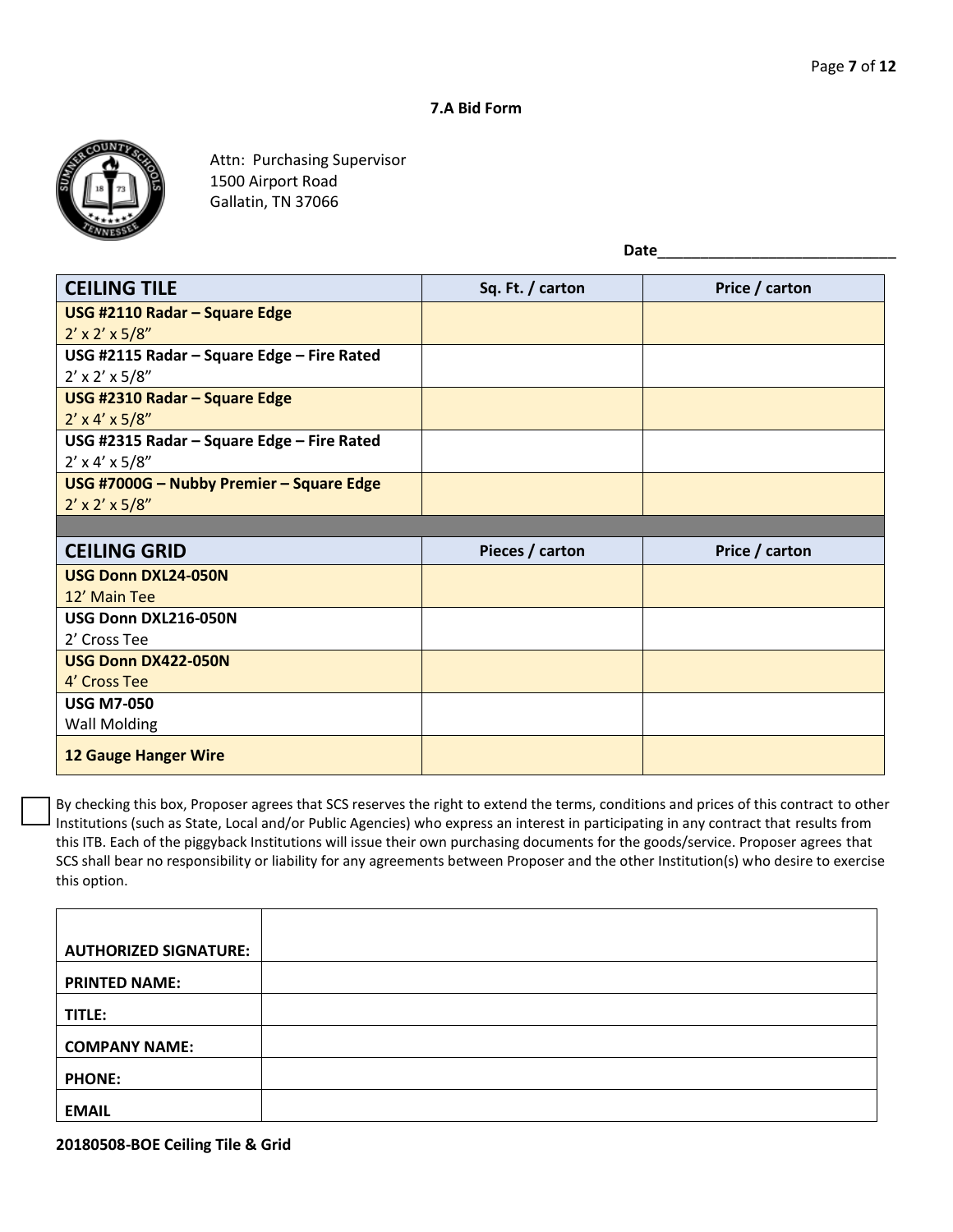#### 7.B IRS Form W9

| 2 Business name/disregarded entity name, if different from above<br>οû<br>page<br>4 Exemptions (codes apply only to<br>3 Check appropriate box for federal tax classification; check only one of the following seven boxes:<br>Specific Instructions on<br>certain entities, not individuals; see<br>S Corporation<br>Individual/sole proprietor or<br>C Corporation<br>Partnership<br>Trust/estate<br>instructions on page 3):<br>Print or type<br>single-member LLC<br>Exempt payee code (if any)<br>Limited liability company. Enter the tax classification (C=C corporation, S=S corporation, P=partnership) ▶<br>Exemption from FATCA reporting<br>Note. For a single-member LLC that is disregarded, do not check LLC; check the appropriate box in the line above for<br>the tax classification of the single-member owner.<br>code (if any)<br>(Applies to accounts maintained outside the U.S.)<br>Other (see instructions)<br>5 Address (number, street, and apt. or suite no.)<br>Requester's name and address (optional)<br>6 City, state, and ZIP code<br>See<br>7 List account number(s) here (optional)<br>Part I<br><b>Taxpayer Identification Number (TIN)</b><br>Social security number<br>Enter your TIN in the appropriate box. The TIN provided must match the name given on line 1 to avoid<br>backup withholding. For individuals, this is generally your social security number (SSN). However, for a<br>resident alien, sole proprietor, or disregarded entity, see the Part I instructions on page 3. For other<br>entities, it is your employer identification number (EIN). If you do not have a number, see How to get a<br>TIN on page 3.<br>or<br><b>Employer identification number</b><br>Note. If the account is in more than one name, see the instructions for line 1 and the chart on page 4 for<br>quidelines on whose number to enter.<br>Certification<br><b>Part II</b><br>Under penalties of perjury, I certify that:<br>1. The number shown on this form is my correct taxpayer identification number (or I am waiting for a number to be issued to me); and<br>2. I am not subject to backup withholding because: (a) I am exempt from backup withholding, or (b) I have not been notified by the Internal Revenue<br>Service (IRS) that I am subject to backup withholding as a result of a failure to report all interest or dividends, or (c) the IRS has notified me that I am<br>no longer subject to backup withholding; and<br>3. I am a U.S. citizen or other U.S. person (defined below); and<br>4. The FATCA code(s) entered on this form (if any) indicating that I am exempt from FATCA reporting is correct.<br>Certification instructions. You must cross out item 2 above if you have been notified by the IRS that you are currently subject to backup withholding<br>because you have failed to report all interest and dividends on your tax return. For real estate transactions, item 2 does not apply. For mortgage<br>interest paid, acquisition or abandonment of secured property, cancellation of debt, contributions to an individual retirement arrangement (IRA), and<br>generally, payments other than interest and dividends, you are not required to sign the certification, but you must provide your correct TIN. See the<br>instructions on page 3.<br>Sign<br>Signature of<br>Here<br>Date $\blacktriangleright$<br>U.S. person ▶<br>· Form 1098 (home mortgage interest), 1098-E (student loan interest), 1098-T<br><b>General Instructions</b><br>(tuition)<br>Section references are to the Internal Revenue Code unless otherwise noted.<br>· Form 1099-C (canceled debt)<br>Future developments. Information about developments affecting Form W-9 (such<br>· Form 1099-A (acquisition or abandonment of secured property)<br>as legislation enacted after we release it) is at www.irs.gov/fw9.<br>Use Form W-9 only if you are a U.S. person (including a resident alien), to<br><b>Purpose of Form</b><br>provide your correct TIN.<br>If you do not return Form W-9 to the requester with a TIN, you might be subject<br>An individual or entity (Form W-9 requester) who is required to file an information<br>to backup withholding. See What is backup withholding? on page 2.<br>return with the IRS must obtain your correct taxpayer identification number (TIN)<br>which may be your social security number (SSN), individual taxpayer identification<br>By signing the filled-out form, you:<br>number (ITIN), adoption taxpayer identification number (ATIN), or employer<br>1. Certify that the TIN you are giving is correct (or you are waiting for a number<br>identification number (EIN), to report on an information return the amount paid to<br>to be issued).<br>you, or other amount reportable on an information return. Examples of information<br>2. Certify that you are not subject to backup withholding, or<br>returns include, but are not limited to, the following:<br>3. Claim exemption from backup withholding if you are a U.S. exempt payee. If<br>· Form 1099-INT (interest earned or paid)<br>applicable, you are also certifying that as a U.S. person, your allocable share of<br>. Form 1099-DIV (dividends, including those from stocks or mutual funds)<br>any partnership income from a U.S. trade or business is not subject to the<br>. Form 1099-MISC (various types of income, prizes, awards, or gross proceeds)<br>withholding tax on foreign partners' share of effectively connected income, and<br>. Form 1099-B (stock or mutual fund sales and certain other transactions by<br>4. Certify that FATCA code(s) entered on this form (if any) indicating that you are<br>brokers)<br>exempt from the FATCA reporting, is correct. See What is FATCA reporting? on<br>page 2 for further information.<br>· Form 1099-S (proceeds from real estate transactions) | Give Form to the<br><b>Request for Taxpayer</b><br>requester. Do not<br><b>Identification Number and Certification</b><br>(Rev. December 2014)<br>send to the IRS.<br>Department of the Treasury<br>Internal Revenue Service<br>1 Name (as shown on your income tax return). Name is required on this line; do not leave this line blank. |  |                                                                    |  |  |  |  |  |  |  |  |  |  |
|-----------------------------------------------------------------------------------------------------------------------------------------------------------------------------------------------------------------------------------------------------------------------------------------------------------------------------------------------------------------------------------------------------------------------------------------------------------------------------------------------------------------------------------------------------------------------------------------------------------------------------------------------------------------------------------------------------------------------------------------------------------------------------------------------------------------------------------------------------------------------------------------------------------------------------------------------------------------------------------------------------------------------------------------------------------------------------------------------------------------------------------------------------------------------------------------------------------------------------------------------------------------------------------------------------------------------------------------------------------------------------------------------------------------------------------------------------------------------------------------------------------------------------------------------------------------------------------------------------------------------------------------------------------------------------------------------------------------------------------------------------------------------------------------------------------------------------------------------------------------------------------------------------------------------------------------------------------------------------------------------------------------------------------------------------------------------------------------------------------------------------------------------------------------------------------------------------------------------------------------------------------------------------------------------------------------------------------------------------------------------------------------------------------------------------------------------------------------------------------------------------------------------------------------------------------------------------------------------------------------------------------------------------------------------------------------------------------------------------------------------------------------------------------------------------------------------------------------------------------------------------------------------------------------------------------------------------------------------------------------------------------------------------------------------------------------------------------------------------------------------------------------------------------------------------------------------------------------------------------------------------------------------------------------------------------------------------------------------------------------------------------------------------------------------------------------------------------------------------------------------------------------------------------------------------------------------------------------------------------------------------------------------------------------------------------------------------------------------------------------------------------------------------------------------------------------------------------------------------------------------------------------------------------------------------------------------------------------------------------------------------------------------------------------------------------------------------------------------------------------------------------------------------------------------------------------------------------------------------------------------------------------------------------------------------------------------------------------------------------------------------------------------------------------------------------------------------------------------------------------------------------------------------------------------------------------------------------------------------------------------------------------------------------------------------------------------------------------------------------------------------------------------------------------------------------------------------------------------------------------------------------------------------------------------------------------------------------------------------------------------------------------------------------------------------------------------------------------------------------------------------------------------------------------------------------------------------------------------------------------------------------------------------------------------------------------------------------------------------------------------------------------------------------------------------------------------------------------------------------------------------------------------------------------------------------------------------------------------------------------------------------------------------------------------------------------------------------------------------------------------------------------------------------------------------------------------------------------------------------------------------------------------------------|-------------------------------------------------------------------------------------------------------------------------------------------------------------------------------------------------------------------------------------------------------------------------------------------------------------------------------------------|--|--------------------------------------------------------------------|--|--|--|--|--|--|--|--|--|--|
|                                                                                                                                                                                                                                                                                                                                                                                                                                                                                                                                                                                                                                                                                                                                                                                                                                                                                                                                                                                                                                                                                                                                                                                                                                                                                                                                                                                                                                                                                                                                                                                                                                                                                                                                                                                                                                                                                                                                                                                                                                                                                                                                                                                                                                                                                                                                                                                                                                                                                                                                                                                                                                                                                                                                                                                                                                                                                                                                                                                                                                                                                                                                                                                                                                                                                                                                                                                                                                                                                                                                                                                                                                                                                                                                                                                                                                                                                                                                                                                                                                                                                                                                                                                                                                                                                                                                                                                                                                                                                                                                                                                                                                                                                                                                                                                                                                                                                                                                                                                                                                                                                                                                                                                                                                                                                                                                                                                                                                                                                                                                                                                                                                                                                                                                                                                                                                                                                                           |                                                                                                                                                                                                                                                                                                                                           |  |                                                                    |  |  |  |  |  |  |  |  |  |  |
|                                                                                                                                                                                                                                                                                                                                                                                                                                                                                                                                                                                                                                                                                                                                                                                                                                                                                                                                                                                                                                                                                                                                                                                                                                                                                                                                                                                                                                                                                                                                                                                                                                                                                                                                                                                                                                                                                                                                                                                                                                                                                                                                                                                                                                                                                                                                                                                                                                                                                                                                                                                                                                                                                                                                                                                                                                                                                                                                                                                                                                                                                                                                                                                                                                                                                                                                                                                                                                                                                                                                                                                                                                                                                                                                                                                                                                                                                                                                                                                                                                                                                                                                                                                                                                                                                                                                                                                                                                                                                                                                                                                                                                                                                                                                                                                                                                                                                                                                                                                                                                                                                                                                                                                                                                                                                                                                                                                                                                                                                                                                                                                                                                                                                                                                                                                                                                                                                                           |                                                                                                                                                                                                                                                                                                                                           |  |                                                                    |  |  |  |  |  |  |  |  |  |  |
|                                                                                                                                                                                                                                                                                                                                                                                                                                                                                                                                                                                                                                                                                                                                                                                                                                                                                                                                                                                                                                                                                                                                                                                                                                                                                                                                                                                                                                                                                                                                                                                                                                                                                                                                                                                                                                                                                                                                                                                                                                                                                                                                                                                                                                                                                                                                                                                                                                                                                                                                                                                                                                                                                                                                                                                                                                                                                                                                                                                                                                                                                                                                                                                                                                                                                                                                                                                                                                                                                                                                                                                                                                                                                                                                                                                                                                                                                                                                                                                                                                                                                                                                                                                                                                                                                                                                                                                                                                                                                                                                                                                                                                                                                                                                                                                                                                                                                                                                                                                                                                                                                                                                                                                                                                                                                                                                                                                                                                                                                                                                                                                                                                                                                                                                                                                                                                                                                                           |                                                                                                                                                                                                                                                                                                                                           |  |                                                                    |  |  |  |  |  |  |  |  |  |  |
|                                                                                                                                                                                                                                                                                                                                                                                                                                                                                                                                                                                                                                                                                                                                                                                                                                                                                                                                                                                                                                                                                                                                                                                                                                                                                                                                                                                                                                                                                                                                                                                                                                                                                                                                                                                                                                                                                                                                                                                                                                                                                                                                                                                                                                                                                                                                                                                                                                                                                                                                                                                                                                                                                                                                                                                                                                                                                                                                                                                                                                                                                                                                                                                                                                                                                                                                                                                                                                                                                                                                                                                                                                                                                                                                                                                                                                                                                                                                                                                                                                                                                                                                                                                                                                                                                                                                                                                                                                                                                                                                                                                                                                                                                                                                                                                                                                                                                                                                                                                                                                                                                                                                                                                                                                                                                                                                                                                                                                                                                                                                                                                                                                                                                                                                                                                                                                                                                                           |                                                                                                                                                                                                                                                                                                                                           |  |                                                                    |  |  |  |  |  |  |  |  |  |  |
|                                                                                                                                                                                                                                                                                                                                                                                                                                                                                                                                                                                                                                                                                                                                                                                                                                                                                                                                                                                                                                                                                                                                                                                                                                                                                                                                                                                                                                                                                                                                                                                                                                                                                                                                                                                                                                                                                                                                                                                                                                                                                                                                                                                                                                                                                                                                                                                                                                                                                                                                                                                                                                                                                                                                                                                                                                                                                                                                                                                                                                                                                                                                                                                                                                                                                                                                                                                                                                                                                                                                                                                                                                                                                                                                                                                                                                                                                                                                                                                                                                                                                                                                                                                                                                                                                                                                                                                                                                                                                                                                                                                                                                                                                                                                                                                                                                                                                                                                                                                                                                                                                                                                                                                                                                                                                                                                                                                                                                                                                                                                                                                                                                                                                                                                                                                                                                                                                                           |                                                                                                                                                                                                                                                                                                                                           |  |                                                                    |  |  |  |  |  |  |  |  |  |  |
|                                                                                                                                                                                                                                                                                                                                                                                                                                                                                                                                                                                                                                                                                                                                                                                                                                                                                                                                                                                                                                                                                                                                                                                                                                                                                                                                                                                                                                                                                                                                                                                                                                                                                                                                                                                                                                                                                                                                                                                                                                                                                                                                                                                                                                                                                                                                                                                                                                                                                                                                                                                                                                                                                                                                                                                                                                                                                                                                                                                                                                                                                                                                                                                                                                                                                                                                                                                                                                                                                                                                                                                                                                                                                                                                                                                                                                                                                                                                                                                                                                                                                                                                                                                                                                                                                                                                                                                                                                                                                                                                                                                                                                                                                                                                                                                                                                                                                                                                                                                                                                                                                                                                                                                                                                                                                                                                                                                                                                                                                                                                                                                                                                                                                                                                                                                                                                                                                                           |                                                                                                                                                                                                                                                                                                                                           |  |                                                                    |  |  |  |  |  |  |  |  |  |  |
|                                                                                                                                                                                                                                                                                                                                                                                                                                                                                                                                                                                                                                                                                                                                                                                                                                                                                                                                                                                                                                                                                                                                                                                                                                                                                                                                                                                                                                                                                                                                                                                                                                                                                                                                                                                                                                                                                                                                                                                                                                                                                                                                                                                                                                                                                                                                                                                                                                                                                                                                                                                                                                                                                                                                                                                                                                                                                                                                                                                                                                                                                                                                                                                                                                                                                                                                                                                                                                                                                                                                                                                                                                                                                                                                                                                                                                                                                                                                                                                                                                                                                                                                                                                                                                                                                                                                                                                                                                                                                                                                                                                                                                                                                                                                                                                                                                                                                                                                                                                                                                                                                                                                                                                                                                                                                                                                                                                                                                                                                                                                                                                                                                                                                                                                                                                                                                                                                                           |                                                                                                                                                                                                                                                                                                                                           |  |                                                                    |  |  |  |  |  |  |  |  |  |  |
|                                                                                                                                                                                                                                                                                                                                                                                                                                                                                                                                                                                                                                                                                                                                                                                                                                                                                                                                                                                                                                                                                                                                                                                                                                                                                                                                                                                                                                                                                                                                                                                                                                                                                                                                                                                                                                                                                                                                                                                                                                                                                                                                                                                                                                                                                                                                                                                                                                                                                                                                                                                                                                                                                                                                                                                                                                                                                                                                                                                                                                                                                                                                                                                                                                                                                                                                                                                                                                                                                                                                                                                                                                                                                                                                                                                                                                                                                                                                                                                                                                                                                                                                                                                                                                                                                                                                                                                                                                                                                                                                                                                                                                                                                                                                                                                                                                                                                                                                                                                                                                                                                                                                                                                                                                                                                                                                                                                                                                                                                                                                                                                                                                                                                                                                                                                                                                                                                                           |                                                                                                                                                                                                                                                                                                                                           |  |                                                                    |  |  |  |  |  |  |  |  |  |  |
|                                                                                                                                                                                                                                                                                                                                                                                                                                                                                                                                                                                                                                                                                                                                                                                                                                                                                                                                                                                                                                                                                                                                                                                                                                                                                                                                                                                                                                                                                                                                                                                                                                                                                                                                                                                                                                                                                                                                                                                                                                                                                                                                                                                                                                                                                                                                                                                                                                                                                                                                                                                                                                                                                                                                                                                                                                                                                                                                                                                                                                                                                                                                                                                                                                                                                                                                                                                                                                                                                                                                                                                                                                                                                                                                                                                                                                                                                                                                                                                                                                                                                                                                                                                                                                                                                                                                                                                                                                                                                                                                                                                                                                                                                                                                                                                                                                                                                                                                                                                                                                                                                                                                                                                                                                                                                                                                                                                                                                                                                                                                                                                                                                                                                                                                                                                                                                                                                                           |                                                                                                                                                                                                                                                                                                                                           |  |                                                                    |  |  |  |  |  |  |  |  |  |  |
|                                                                                                                                                                                                                                                                                                                                                                                                                                                                                                                                                                                                                                                                                                                                                                                                                                                                                                                                                                                                                                                                                                                                                                                                                                                                                                                                                                                                                                                                                                                                                                                                                                                                                                                                                                                                                                                                                                                                                                                                                                                                                                                                                                                                                                                                                                                                                                                                                                                                                                                                                                                                                                                                                                                                                                                                                                                                                                                                                                                                                                                                                                                                                                                                                                                                                                                                                                                                                                                                                                                                                                                                                                                                                                                                                                                                                                                                                                                                                                                                                                                                                                                                                                                                                                                                                                                                                                                                                                                                                                                                                                                                                                                                                                                                                                                                                                                                                                                                                                                                                                                                                                                                                                                                                                                                                                                                                                                                                                                                                                                                                                                                                                                                                                                                                                                                                                                                                                           |                                                                                                                                                                                                                                                                                                                                           |  |                                                                    |  |  |  |  |  |  |  |  |  |  |
|                                                                                                                                                                                                                                                                                                                                                                                                                                                                                                                                                                                                                                                                                                                                                                                                                                                                                                                                                                                                                                                                                                                                                                                                                                                                                                                                                                                                                                                                                                                                                                                                                                                                                                                                                                                                                                                                                                                                                                                                                                                                                                                                                                                                                                                                                                                                                                                                                                                                                                                                                                                                                                                                                                                                                                                                                                                                                                                                                                                                                                                                                                                                                                                                                                                                                                                                                                                                                                                                                                                                                                                                                                                                                                                                                                                                                                                                                                                                                                                                                                                                                                                                                                                                                                                                                                                                                                                                                                                                                                                                                                                                                                                                                                                                                                                                                                                                                                                                                                                                                                                                                                                                                                                                                                                                                                                                                                                                                                                                                                                                                                                                                                                                                                                                                                                                                                                                                                           |                                                                                                                                                                                                                                                                                                                                           |  |                                                                    |  |  |  |  |  |  |  |  |  |  |
|                                                                                                                                                                                                                                                                                                                                                                                                                                                                                                                                                                                                                                                                                                                                                                                                                                                                                                                                                                                                                                                                                                                                                                                                                                                                                                                                                                                                                                                                                                                                                                                                                                                                                                                                                                                                                                                                                                                                                                                                                                                                                                                                                                                                                                                                                                                                                                                                                                                                                                                                                                                                                                                                                                                                                                                                                                                                                                                                                                                                                                                                                                                                                                                                                                                                                                                                                                                                                                                                                                                                                                                                                                                                                                                                                                                                                                                                                                                                                                                                                                                                                                                                                                                                                                                                                                                                                                                                                                                                                                                                                                                                                                                                                                                                                                                                                                                                                                                                                                                                                                                                                                                                                                                                                                                                                                                                                                                                                                                                                                                                                                                                                                                                                                                                                                                                                                                                                                           |                                                                                                                                                                                                                                                                                                                                           |  |                                                                    |  |  |  |  |  |  |  |  |  |  |
|                                                                                                                                                                                                                                                                                                                                                                                                                                                                                                                                                                                                                                                                                                                                                                                                                                                                                                                                                                                                                                                                                                                                                                                                                                                                                                                                                                                                                                                                                                                                                                                                                                                                                                                                                                                                                                                                                                                                                                                                                                                                                                                                                                                                                                                                                                                                                                                                                                                                                                                                                                                                                                                                                                                                                                                                                                                                                                                                                                                                                                                                                                                                                                                                                                                                                                                                                                                                                                                                                                                                                                                                                                                                                                                                                                                                                                                                                                                                                                                                                                                                                                                                                                                                                                                                                                                                                                                                                                                                                                                                                                                                                                                                                                                                                                                                                                                                                                                                                                                                                                                                                                                                                                                                                                                                                                                                                                                                                                                                                                                                                                                                                                                                                                                                                                                                                                                                                                           |                                                                                                                                                                                                                                                                                                                                           |  |                                                                    |  |  |  |  |  |  |  |  |  |  |
|                                                                                                                                                                                                                                                                                                                                                                                                                                                                                                                                                                                                                                                                                                                                                                                                                                                                                                                                                                                                                                                                                                                                                                                                                                                                                                                                                                                                                                                                                                                                                                                                                                                                                                                                                                                                                                                                                                                                                                                                                                                                                                                                                                                                                                                                                                                                                                                                                                                                                                                                                                                                                                                                                                                                                                                                                                                                                                                                                                                                                                                                                                                                                                                                                                                                                                                                                                                                                                                                                                                                                                                                                                                                                                                                                                                                                                                                                                                                                                                                                                                                                                                                                                                                                                                                                                                                                                                                                                                                                                                                                                                                                                                                                                                                                                                                                                                                                                                                                                                                                                                                                                                                                                                                                                                                                                                                                                                                                                                                                                                                                                                                                                                                                                                                                                                                                                                                                                           |                                                                                                                                                                                                                                                                                                                                           |  |                                                                    |  |  |  |  |  |  |  |  |  |  |
|                                                                                                                                                                                                                                                                                                                                                                                                                                                                                                                                                                                                                                                                                                                                                                                                                                                                                                                                                                                                                                                                                                                                                                                                                                                                                                                                                                                                                                                                                                                                                                                                                                                                                                                                                                                                                                                                                                                                                                                                                                                                                                                                                                                                                                                                                                                                                                                                                                                                                                                                                                                                                                                                                                                                                                                                                                                                                                                                                                                                                                                                                                                                                                                                                                                                                                                                                                                                                                                                                                                                                                                                                                                                                                                                                                                                                                                                                                                                                                                                                                                                                                                                                                                                                                                                                                                                                                                                                                                                                                                                                                                                                                                                                                                                                                                                                                                                                                                                                                                                                                                                                                                                                                                                                                                                                                                                                                                                                                                                                                                                                                                                                                                                                                                                                                                                                                                                                                           |                                                                                                                                                                                                                                                                                                                                           |  |                                                                    |  |  |  |  |  |  |  |  |  |  |
|                                                                                                                                                                                                                                                                                                                                                                                                                                                                                                                                                                                                                                                                                                                                                                                                                                                                                                                                                                                                                                                                                                                                                                                                                                                                                                                                                                                                                                                                                                                                                                                                                                                                                                                                                                                                                                                                                                                                                                                                                                                                                                                                                                                                                                                                                                                                                                                                                                                                                                                                                                                                                                                                                                                                                                                                                                                                                                                                                                                                                                                                                                                                                                                                                                                                                                                                                                                                                                                                                                                                                                                                                                                                                                                                                                                                                                                                                                                                                                                                                                                                                                                                                                                                                                                                                                                                                                                                                                                                                                                                                                                                                                                                                                                                                                                                                                                                                                                                                                                                                                                                                                                                                                                                                                                                                                                                                                                                                                                                                                                                                                                                                                                                                                                                                                                                                                                                                                           |                                                                                                                                                                                                                                                                                                                                           |  |                                                                    |  |  |  |  |  |  |  |  |  |  |
|                                                                                                                                                                                                                                                                                                                                                                                                                                                                                                                                                                                                                                                                                                                                                                                                                                                                                                                                                                                                                                                                                                                                                                                                                                                                                                                                                                                                                                                                                                                                                                                                                                                                                                                                                                                                                                                                                                                                                                                                                                                                                                                                                                                                                                                                                                                                                                                                                                                                                                                                                                                                                                                                                                                                                                                                                                                                                                                                                                                                                                                                                                                                                                                                                                                                                                                                                                                                                                                                                                                                                                                                                                                                                                                                                                                                                                                                                                                                                                                                                                                                                                                                                                                                                                                                                                                                                                                                                                                                                                                                                                                                                                                                                                                                                                                                                                                                                                                                                                                                                                                                                                                                                                                                                                                                                                                                                                                                                                                                                                                                                                                                                                                                                                                                                                                                                                                                                                           |                                                                                                                                                                                                                                                                                                                                           |  |                                                                    |  |  |  |  |  |  |  |  |  |  |
|                                                                                                                                                                                                                                                                                                                                                                                                                                                                                                                                                                                                                                                                                                                                                                                                                                                                                                                                                                                                                                                                                                                                                                                                                                                                                                                                                                                                                                                                                                                                                                                                                                                                                                                                                                                                                                                                                                                                                                                                                                                                                                                                                                                                                                                                                                                                                                                                                                                                                                                                                                                                                                                                                                                                                                                                                                                                                                                                                                                                                                                                                                                                                                                                                                                                                                                                                                                                                                                                                                                                                                                                                                                                                                                                                                                                                                                                                                                                                                                                                                                                                                                                                                                                                                                                                                                                                                                                                                                                                                                                                                                                                                                                                                                                                                                                                                                                                                                                                                                                                                                                                                                                                                                                                                                                                                                                                                                                                                                                                                                                                                                                                                                                                                                                                                                                                                                                                                           |                                                                                                                                                                                                                                                                                                                                           |  |                                                                    |  |  |  |  |  |  |  |  |  |  |
|                                                                                                                                                                                                                                                                                                                                                                                                                                                                                                                                                                                                                                                                                                                                                                                                                                                                                                                                                                                                                                                                                                                                                                                                                                                                                                                                                                                                                                                                                                                                                                                                                                                                                                                                                                                                                                                                                                                                                                                                                                                                                                                                                                                                                                                                                                                                                                                                                                                                                                                                                                                                                                                                                                                                                                                                                                                                                                                                                                                                                                                                                                                                                                                                                                                                                                                                                                                                                                                                                                                                                                                                                                                                                                                                                                                                                                                                                                                                                                                                                                                                                                                                                                                                                                                                                                                                                                                                                                                                                                                                                                                                                                                                                                                                                                                                                                                                                                                                                                                                                                                                                                                                                                                                                                                                                                                                                                                                                                                                                                                                                                                                                                                                                                                                                                                                                                                                                                           |                                                                                                                                                                                                                                                                                                                                           |  |                                                                    |  |  |  |  |  |  |  |  |  |  |
|                                                                                                                                                                                                                                                                                                                                                                                                                                                                                                                                                                                                                                                                                                                                                                                                                                                                                                                                                                                                                                                                                                                                                                                                                                                                                                                                                                                                                                                                                                                                                                                                                                                                                                                                                                                                                                                                                                                                                                                                                                                                                                                                                                                                                                                                                                                                                                                                                                                                                                                                                                                                                                                                                                                                                                                                                                                                                                                                                                                                                                                                                                                                                                                                                                                                                                                                                                                                                                                                                                                                                                                                                                                                                                                                                                                                                                                                                                                                                                                                                                                                                                                                                                                                                                                                                                                                                                                                                                                                                                                                                                                                                                                                                                                                                                                                                                                                                                                                                                                                                                                                                                                                                                                                                                                                                                                                                                                                                                                                                                                                                                                                                                                                                                                                                                                                                                                                                                           |                                                                                                                                                                                                                                                                                                                                           |  |                                                                    |  |  |  |  |  |  |  |  |  |  |
|                                                                                                                                                                                                                                                                                                                                                                                                                                                                                                                                                                                                                                                                                                                                                                                                                                                                                                                                                                                                                                                                                                                                                                                                                                                                                                                                                                                                                                                                                                                                                                                                                                                                                                                                                                                                                                                                                                                                                                                                                                                                                                                                                                                                                                                                                                                                                                                                                                                                                                                                                                                                                                                                                                                                                                                                                                                                                                                                                                                                                                                                                                                                                                                                                                                                                                                                                                                                                                                                                                                                                                                                                                                                                                                                                                                                                                                                                                                                                                                                                                                                                                                                                                                                                                                                                                                                                                                                                                                                                                                                                                                                                                                                                                                                                                                                                                                                                                                                                                                                                                                                                                                                                                                                                                                                                                                                                                                                                                                                                                                                                                                                                                                                                                                                                                                                                                                                                                           |                                                                                                                                                                                                                                                                                                                                           |  |                                                                    |  |  |  |  |  |  |  |  |  |  |
|                                                                                                                                                                                                                                                                                                                                                                                                                                                                                                                                                                                                                                                                                                                                                                                                                                                                                                                                                                                                                                                                                                                                                                                                                                                                                                                                                                                                                                                                                                                                                                                                                                                                                                                                                                                                                                                                                                                                                                                                                                                                                                                                                                                                                                                                                                                                                                                                                                                                                                                                                                                                                                                                                                                                                                                                                                                                                                                                                                                                                                                                                                                                                                                                                                                                                                                                                                                                                                                                                                                                                                                                                                                                                                                                                                                                                                                                                                                                                                                                                                                                                                                                                                                                                                                                                                                                                                                                                                                                                                                                                                                                                                                                                                                                                                                                                                                                                                                                                                                                                                                                                                                                                                                                                                                                                                                                                                                                                                                                                                                                                                                                                                                                                                                                                                                                                                                                                                           |                                                                                                                                                                                                                                                                                                                                           |  |                                                                    |  |  |  |  |  |  |  |  |  |  |
|                                                                                                                                                                                                                                                                                                                                                                                                                                                                                                                                                                                                                                                                                                                                                                                                                                                                                                                                                                                                                                                                                                                                                                                                                                                                                                                                                                                                                                                                                                                                                                                                                                                                                                                                                                                                                                                                                                                                                                                                                                                                                                                                                                                                                                                                                                                                                                                                                                                                                                                                                                                                                                                                                                                                                                                                                                                                                                                                                                                                                                                                                                                                                                                                                                                                                                                                                                                                                                                                                                                                                                                                                                                                                                                                                                                                                                                                                                                                                                                                                                                                                                                                                                                                                                                                                                                                                                                                                                                                                                                                                                                                                                                                                                                                                                                                                                                                                                                                                                                                                                                                                                                                                                                                                                                                                                                                                                                                                                                                                                                                                                                                                                                                                                                                                                                                                                                                                                           |                                                                                                                                                                                                                                                                                                                                           |  |                                                                    |  |  |  |  |  |  |  |  |  |  |
|                                                                                                                                                                                                                                                                                                                                                                                                                                                                                                                                                                                                                                                                                                                                                                                                                                                                                                                                                                                                                                                                                                                                                                                                                                                                                                                                                                                                                                                                                                                                                                                                                                                                                                                                                                                                                                                                                                                                                                                                                                                                                                                                                                                                                                                                                                                                                                                                                                                                                                                                                                                                                                                                                                                                                                                                                                                                                                                                                                                                                                                                                                                                                                                                                                                                                                                                                                                                                                                                                                                                                                                                                                                                                                                                                                                                                                                                                                                                                                                                                                                                                                                                                                                                                                                                                                                                                                                                                                                                                                                                                                                                                                                                                                                                                                                                                                                                                                                                                                                                                                                                                                                                                                                                                                                                                                                                                                                                                                                                                                                                                                                                                                                                                                                                                                                                                                                                                                           |                                                                                                                                                                                                                                                                                                                                           |  | . Form 1099-K (merchant card and third party network transactions) |  |  |  |  |  |  |  |  |  |  |

Cat. No. 10231X

Form **W-9** (Rev. 12-2014)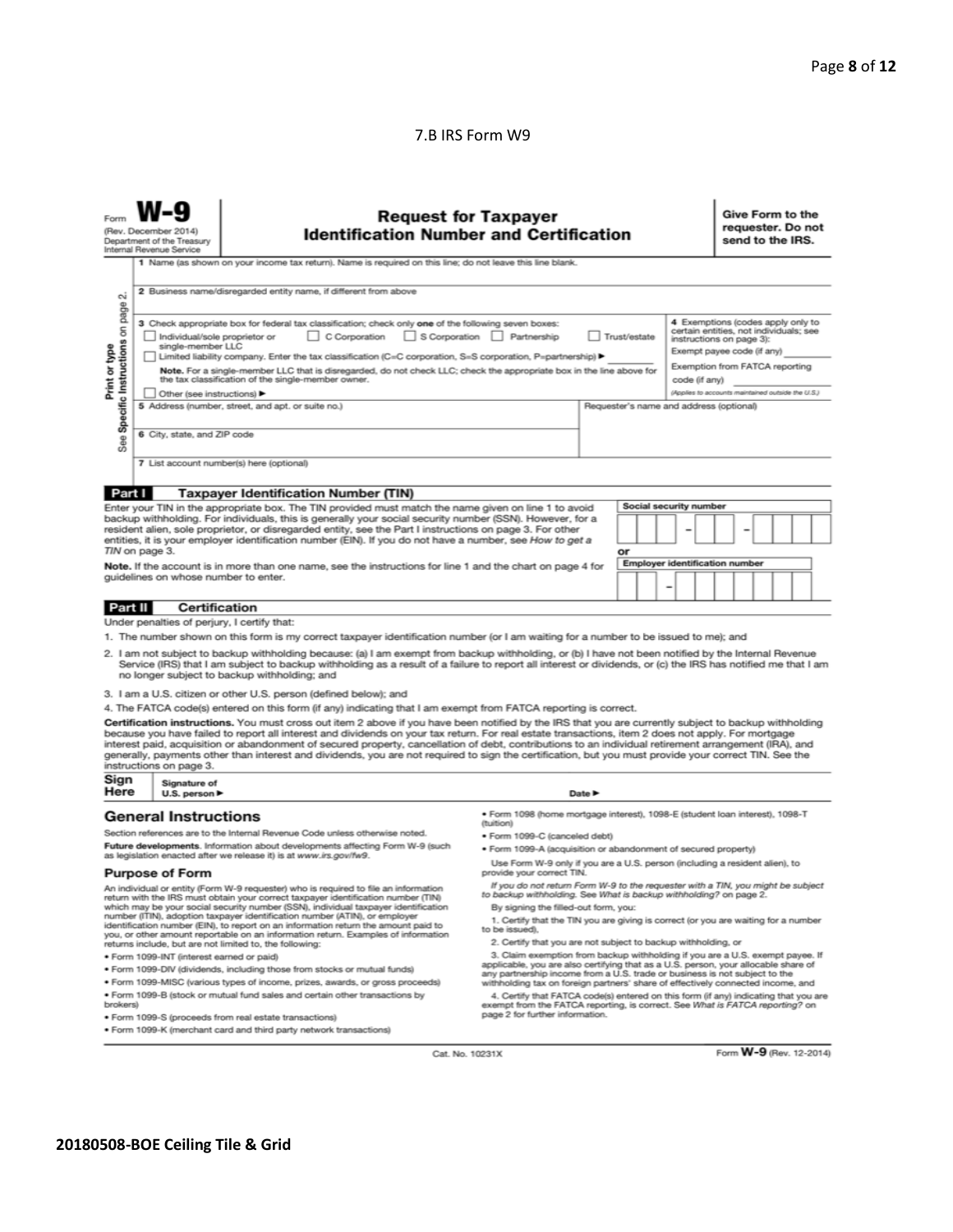#### **ATTACHMENT 7.C – Attestation Re Personnel**

## **ATTESTATION RE PERSONNEL USED IN CONTRACT PERFORMANCE**

| <b>CONTRACTOR LEGAL ENTITY NAME:</b>                                   |  |
|------------------------------------------------------------------------|--|
| FEDERAL EMPLOYER IDENTIFICATION NUMBER:<br>(or Social Security Number) |  |

**The Contractor, identified above, does hereby attest, certify, warrant and assure that the Contractor shall not knowingly utilize the services of an illegal immigrant in the performance of this Contract and shall not knowingly utilize the services of any subcontractor who will utilize the services of an illegal immigrant in the performance of this Contract, T.C.A. § 12-3-309.**

SIGNATURE & DATE:

*NOTICE: This attestation MUST be signed by an individual empowered to contractually bind the Contractor.*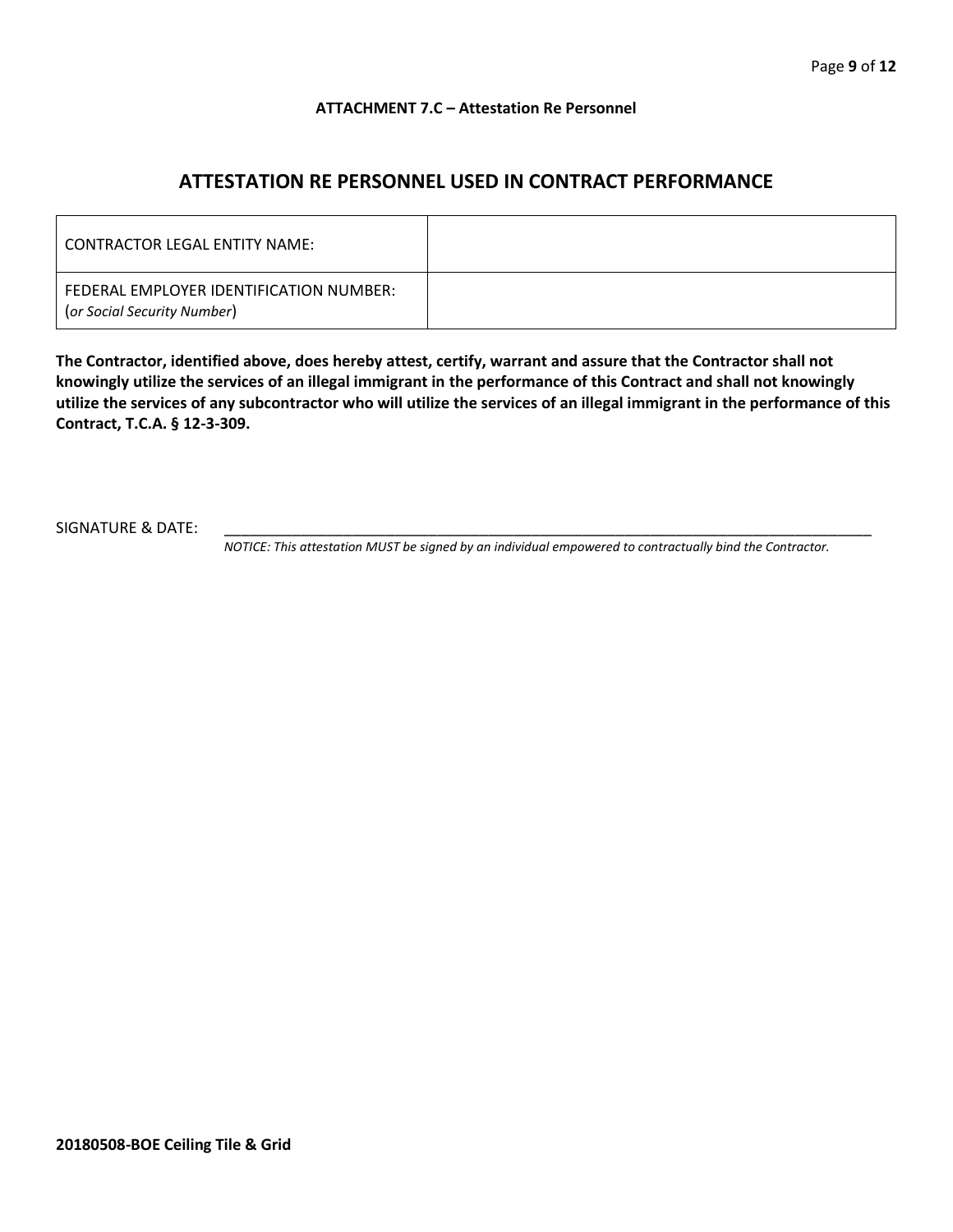#### **ATTACHMENT 7.D – Standard Terms & Conditions SUMNER COUNTY BOARD OF EDUCATION (SCS)**

#### **1. PREPARATION AND SUBMISSION OF BID.**

- **a.** Failure to examine any drawings**,** specifications, or instructions will be at the proposer's risk. Any deviation from the stated terms, conditions and specifications must be coordinated with and approved in writing by the SCS Purchasing Supervisor.
- **b.** ITB SUBMITTAL / SIGNATURE: Proposal shall give the full name and business address of the bidder. If the proposer is a corporation, the name shall be stated as it is in the corporate charter. Proposals must be signed in ink by the proposer's authorized agent. Unsigned proposals will be rejected. Proposals are to be sealed and the outside of the envelope is to reference the ITB number. The person signing the proposal must show their title, and if requested by SCS, must furnish satisfactory proof of his or her authority to bind his or her company in contract. Proposer understands that by submitting a proposal with an authorized signature, it shall constitute an offer to SCS. Proposals must be typewritten or in ink; otherwise they may not be considered. Purchase orders will be issued to the firm name appearing on the W9. Facsimile responses will not be considered.
- **c.** SCS is not responsible for any costs incurred by any vendor pursuant to the ITB. The vendor shall be responsible for all costs incurred in connection with the preparation and submission of its proposal.
- **d.** All proposers must be in compliance with T.C.A. § 62-6-119 at the time of proposal submission and provide evidence of compliance with the applicable provisions of the chapter before such proposal may be considered.
- **e.** Proposals are to be received in the location designated in the ITB no later than the specified date and time. Late submissions will NOT be opened or considered.
- **f.** No erasures permitted. Errors may be crossed out and corrections printed in ink or typewritten adjacent to error and must be initialed in ink by person signing the proposal.
- **g.** Specifications: Reference to available specifications shall be sufficient to make the terms of the specifications binding on the proposer. The use of the name of a manufacturer, or any special brand or make in describing an item does not restrict the proposer to that manufacturer or specific article, unless specifically stated. Comparable products of other manufacturers will be considered if proof of compatibility is contained in the proposal. Proposers are required to notify SCSs Purchasing Supervisor whenever specifications/procedures are not perceived to be fair and open. The articles on which the proposals are submitted must be equal or superior to that specified. Informative and Descriptive Literature: The proposer must show brand or trade names of the articles proposed, when applicable. It shall be the responsibility of the vendor, including vendors whose product is referenced, to furnish with the proposal such specifications, catalog pages, brochures or other data as will provide an adequate basis for determining the quality and functional capabilities of the product offered. Failure to provide this data may be considered valid justification for rejection of proposal.
- **h.** Samples: Samples of items when called for, must be furnished free of expense, and if not destroyed will, upon vendor's request within ten (10) days of proposal opening, be returned at the proposer's expense. Each sample must be labeled with the proposer's name, manufacturer's brand name and number, ITB number and item reference.
- **i.** Time of Performance: The number of calendar days in which delivery is to be made after receipt of order shall be stated in the proposal and may be a factor in making an award, price notwithstanding. If no delivery time is stated in the proposal, proposer agrees that delivery is to be made within two weeks (10 business days) of order.
- **j.** Transportation and delivery charges should be included in the price and be fully prepaid by the vendor to the destination specified in the ITB. Proposal prices shall include delivery of all items F.O.B. destination.
- **k.** New materials and supplies must be delivered unless otherwise specifically stated in the ITB.
- **l.** Alternate/multiple proposals will not be considered unless specifically called for in the ITB.
- **m.** Only proposals submitted on ITB forms furnished by SCS will be considered.
- **n.** By signing the ITB where indicated, the proposer agrees to strictly abide by all local, state and federal statutes and regulations. The proposer further certifies that this proposal is made without collusion or fraud.
- **o.** Error in Proposal. In case of error in the extension of prices in the proposal, the unit price will govern. Late submissions will NOT be opened or considered. Proposers are cautioned to verify their proposals before submission, as amendments received after the ITB deadline will not be considered. No proposal shall be altered, amended or withdrawn after opening. After proposal opening, a proposer may withdraw a proposal only when there is obvious clerical error such as a misplaced decimal point, or when enforcement of the proposal would impose unconscionable hardship due to an error in the proposal resulting in a quotation substantially below the other proposals received. Proposal withdrawals will be considered only upon written request of the proposer.

#### **20180508-BOE Ceiling Tile & Grid**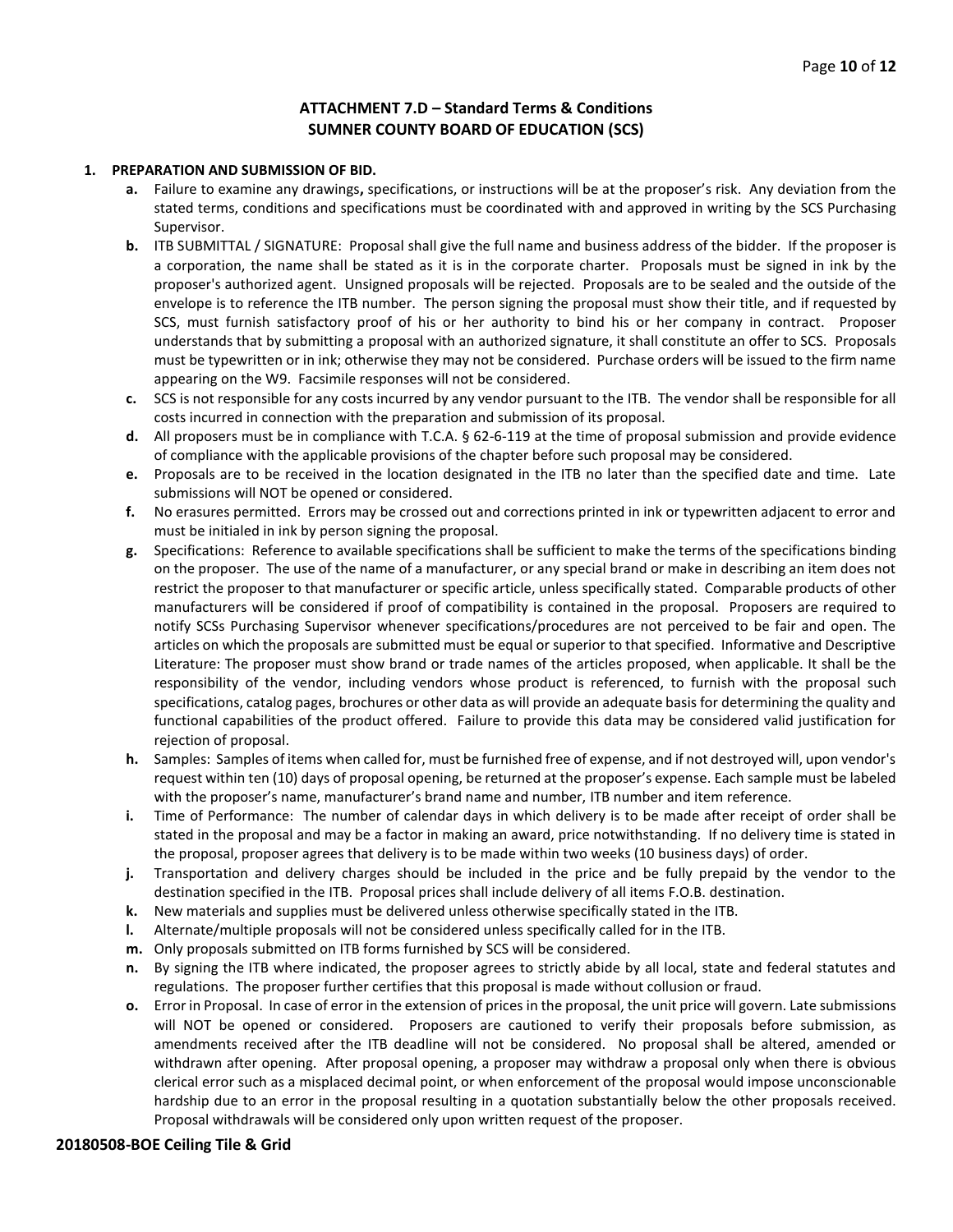- **2. OPEN RECORDS.** In order to comply with the provisions of the Tennessee Open Records Act, all proposals will be publicly opened and are subject to public inspection after the award upon written request. Proposers may be present at ITB opening. Summary information will be posted the SCS website, www.sumnerschools.org under the Invitation to Bid link.
- **3. ACCEPTANCE AND AWARD.** SCS reserves the right to reject any and all proposals and to waive any informality in proposals and, unless otherwise specified by the proposers to accept any item in the proposal. Action to reject all proposals shall be taken for unreasonably high prices, errors in the bid documents, cessation of need, unavailability of funds, or any other reason approved by SCS.
	- **a.** Contracts and purchases will be made with the lowest, responsive, responsible, qualified proposer. The quality of the articles to be supplied, their conformity with the specifications, their suitability to the requirements of the Institution, cash discount offered, and the delivery terms will be taken into consideration.
	- **b.** Any deviation from these stated terms, specifications and conditions must be coordinated with and approved in writing by the Purchasing Supervisor.
	- **c.** Prices quoted on the response (if any) are to be considered firm and binding until the said equipment, supplies or services are in the possession of SCS.
	- **d.** SCS reserves the right to order more or less than the quantity listed in the proposal.
	- **e.** If a proposal fails to state a time within which a proposal must be accepted, it is understood and agreed that SCS shall have ninety (90) days to accept.
	- **f.** No purchase or contract is authorized or valid until the issuance of a SCS purchase order in accordance with SCS policy. No SCS employee is authorized to purchase equipment, supplies or services prior to the issuance of such a purchase order.
	- **g.** The contract may not be assigned without written SCS consent.
	- **h.** If the appropriate space is marked on the ITB, other Institutions (such as State, Local and/or Public Agencies) may purchase off the contract during the same period as SCS.
	- **i.** The awarded proposer will be required to post a performance and payment bond in the amount of 25% of the contract price if it exceeds \$100,000 as stated by T.C.A. §12-4-201.
	- **j.** If the project cost is in excess of \$25,000 a performance bond must be secured by the requesting part in an amount equal to the market improvement value.
- **4. PAYMENT**. Payment terms must be specified in the proposal, including any discounts for early payment. Partial payments will not be approved unless justification for such payment can be shown. Terms will be NET 30 days. Payment will not be made until the conditions and specifications of the ITB are inspected and approved as conforming by persons appointed by SCS.
- **5. DEFAULT OF SELECTED VENDOR.** In case of vendor default, SCS may procure the articles or services from other sources and hold the defaulting vendor responsible for any resulting cost. If the awarded vendor violates any terms of their proposal, the contract, SCS policy or any law, they may be disqualified from submitting proposals for a period of two years for minor violations or longer for major violations. Proposals from disqualified bidders will not be accepted during the period of disqualification.
- **6. INSPECTION OF PURCHASES.** Articles received which are not equivalent will not be accepted and will be picked up by the vendor or returned to vendor, shipping charges collect. SCS shall have a reasonable period in which to inspect and accept or reject materials without liability. If necessity requires SCS to use nonconforming materials, an appropriate reduction in payment may be made.
- **7. TAXES.** SCS is tax exempt; do not include taxes in quotation. Vendors making improvements or additions to or performing repair work on real property for SCS are liable for any applicable sales or use tax on tangible personal property used in connection with the contract or furnished to vendors by the state for use under the contract.
- **8. NONDISCRIMINATION.** SCS is an equal opportunity employer. SCS and bidder agree to comply with Titles VI and VII of the Civil Rights Act of 1964, Title IX of the Education Amendments of 1972, Section 504 of the Rehabilitation Act of 1973, Executive Order 11,246, the Americans with Disabilities Act of 1990 and the related regulations to each. Each party assures that it will not discriminate against any individual including, but not limited to employees or applicants for employment and/or students, because of race, religion, creed, color, sex, age, disability, veteran status or national origin. In the event that any claims should arise with regards to violations of any such local, state or federal law, statues, rule or regulations, the vendor will indemnify and hold SCS harmless for any damages, including court costs or attorney fees, which might be incurred.

#### **20180508-BOE Ceiling Tile & Grid**